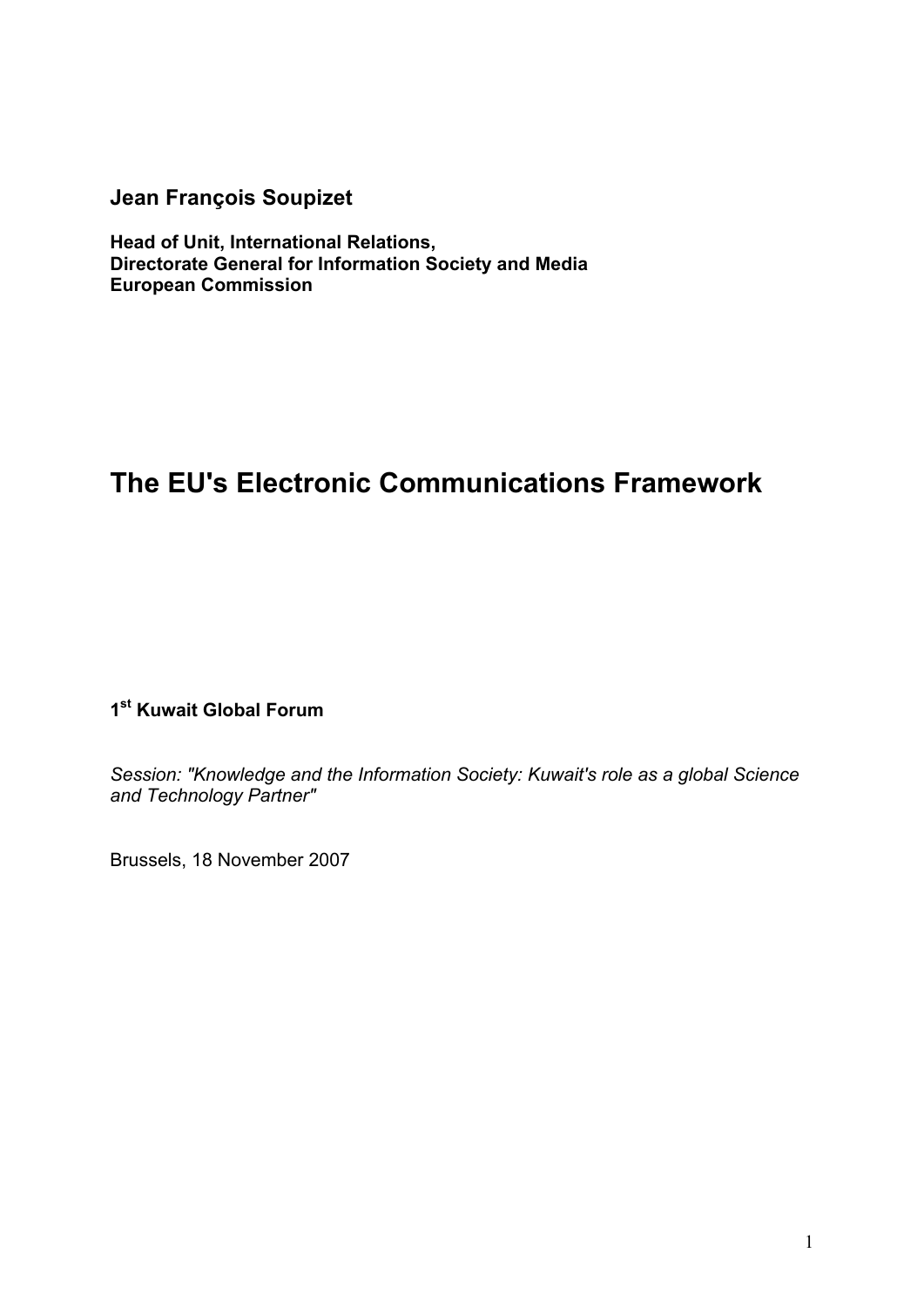Ministers, Excellencies, Ladies and Gentlemen,

Let me first thank you for your invitation to participate in the first Kuwait Global Forum which I see as an opportunity to learn from each other and to enhance the existing cooperation between the Gulf Cooperation Council and the EU, in the framework of the cooperation agreement in place since 1988. Indeed, we could do good work together to foster development and growth in our respective regions, especially through the promotion of cooperative projects in specific areas such as ICT research.

Information and Communications Technologies play a vital role in the EU Lisbon strategy for growth and employment.

This situation is not specific to Europe and ICTs also play an important role in advancing the economies of the Gulf Region Countries.

## **I2010 Strategy**

DG INFSO is very proud to lead the EU policy in ICT through the *i2010 - A European Information Society for growth and employment"* initiative. This initiative, adopted by the European Commission in June 2005, provides a comprehensive framework for an ICT strategy which both the Commission and the Member States have been implementing with overall positive results and increasing confidence in the ability to develop and deploy ICT applications to our economic and social advantage.

Since its launch, we have made good progress in implementing this ambitious programme. Besides the regulatory review and the roaming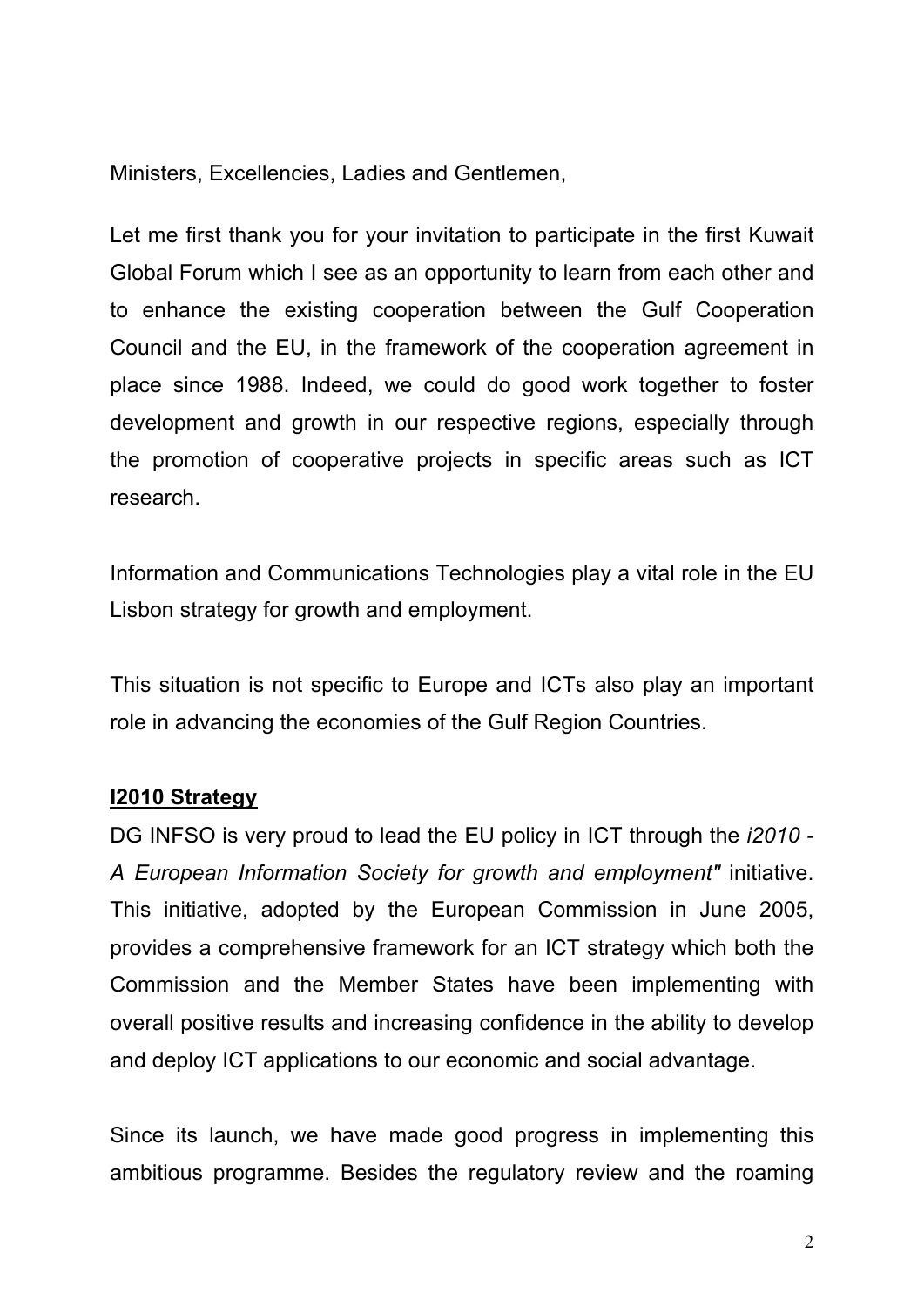regulation which I will discuss later, our proposal for an Audiovisual Media Services Directive is on track for final adoption by the European Parliament and the Council. The Commission has promoted better and efficient use of radio spectrum and proposed comprehensive approaches to RFID and mobile TV.

Digital inclusion has grown more important. Many of the actions proposed in 2005 have developed into full policy strands, such as the Intelligent Car or the Ageing Well in the Information Society initiatives. There is now guidance on eAccessibility and on bridging the broadband gap. The action plans on eGovernment and eHealth are being implemented actively, as is the Riga Declaration on eInclusion.

### **A single market for Telecommunications**

Having open, transparent, stable and predictable regulatory frameworks for electronic communications is essential to the strategy. For this reason, we have dedicated a lot of effort to creating a single market for electronic communications. Building on the liberalisation of telecom services and networks in the late 1990s, the regulatory framework has been further adapted to the convergence between services, networks and technologies. And the Commission has just recently adopted the proposals for a further deep reform, to make sure it keeps pace with technological and market developments. The proposals aim at strengthening users' rights, boosting competition and overcoming fragmentation of mobile, broadband and other electronic communication markets in 27 countries.

The roaming regulation is an example of what can be done by the EU for its citizens and for the development of a single market in telecommunications. Consumers and businesses faced very high prices

3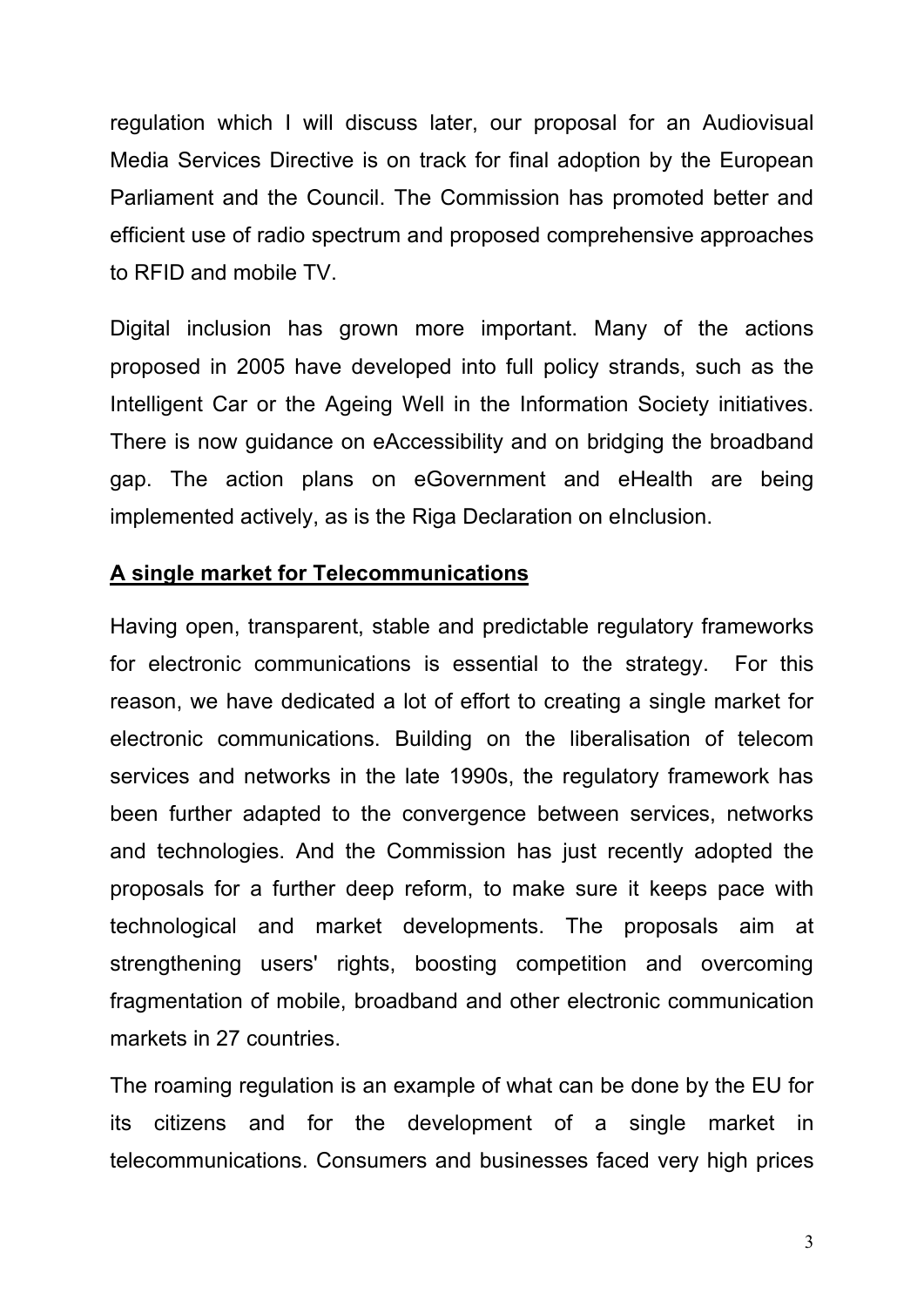for making and receiving calls while using roaming services when using their mobile phones abroad. Due to the cross-border nature of the service, roaming was beyond the national regulators' jurisdiction. The Roaming Regulation, which entered into force in June 2007, was agreed by the European Parliament and the European Council in record time. The lowering of roaming charges is a now win-win situation: consumers benefit from cheaper prices and mobile operators also stand to gain, as customers are likely to use their phones more when abroad.

### **Research and innovation**

The importance of ICT to economic and social change is reflected in R&D and innovation budgets worldwide. The single largest budget item under the current EU Research Framework Programme, FP7, goes to collaboration between the industry and academia to shape the technological development in ICT. ICT is also one of three technological priorities in the EU's Competitiveness & Innovation Programme.

By 2013, annual EU financial contributions to ICT research and innovation will amount to  $\epsilon$ 1.7 billion for R&D,  $\epsilon$ 150 million for ICT innovation and around  $\epsilon$ 2 billion for nationally defined Information Society projects in the context of the EU's regional policy. And since the EU supports only part of these actions' costs; the total mobilised investment will be much higher.

Programme is organised along three technical and four societal challenges:

Network and service infrastructures

Cognitive Systems, Interactions Robotics

Components, systems engineering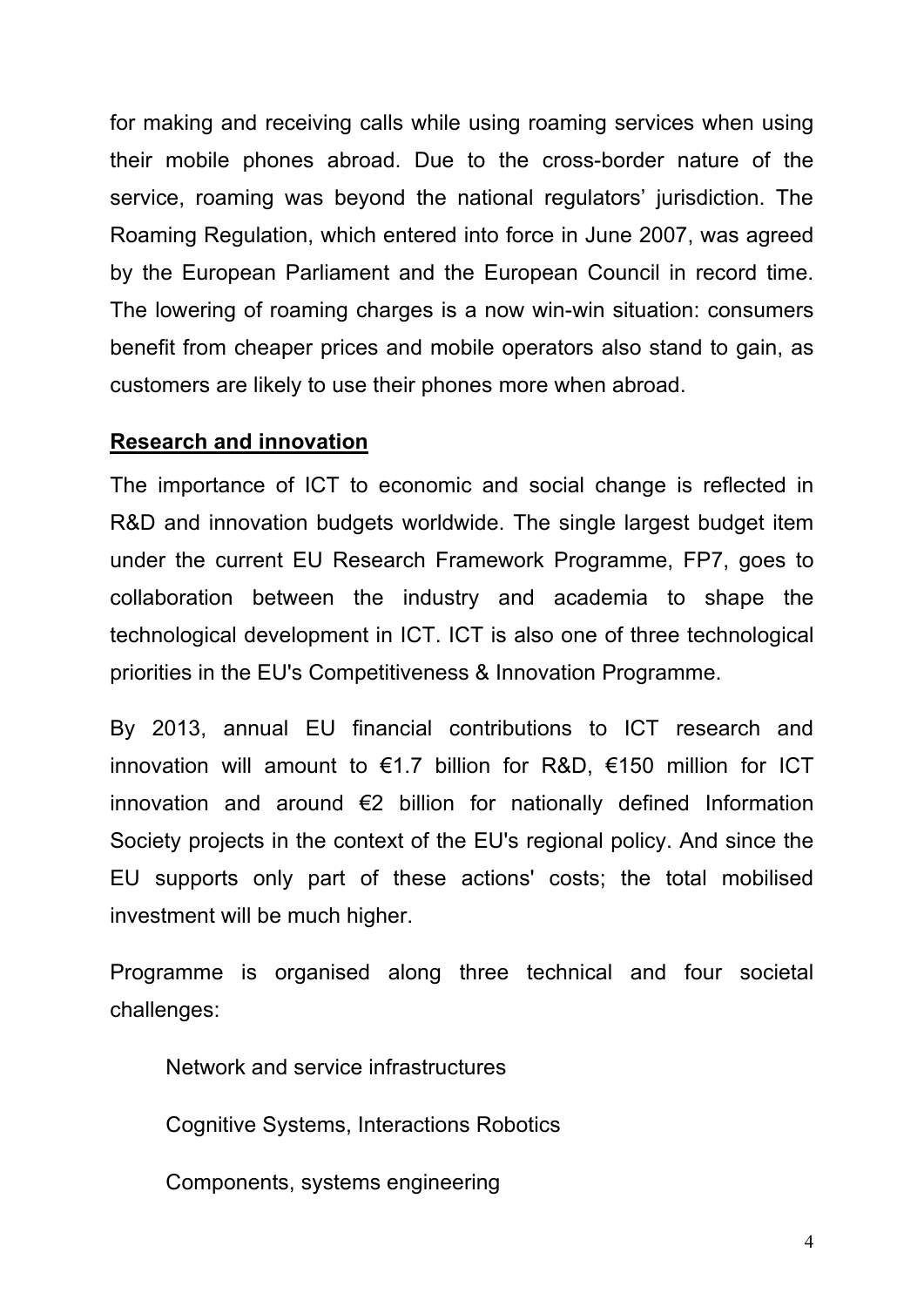And

Digital libraries and content,

healthcare,

ICT for mobility and

ICT for Independent Living.

In this context, let me mention the Joint Technology Initiatives, new Commission proposals supported by the European Parliament to pool industry, Member States and Commission resources into targeted research programme.

The two following Europe–wide public private research partnerships will be launched in 2008:

1. ARTEMIS (Advanced Research and Technology for Embedded Intelligence and Systems) which will address the invisible computers (embedded systems) that today run all machines from cars, plane and phones from energy networks and factories to washing machine

2. ENIAC (European Nano-electronic Initiative Advisory Council) will target the very high level of miniaturisation required for the next generations of nano-electronics components.

It is too early to say what may change as a result of the EU's 2009 budget review, but the shift towards spending that support competitiveness and innovation will certainly be confirmed, if not reinforced.

5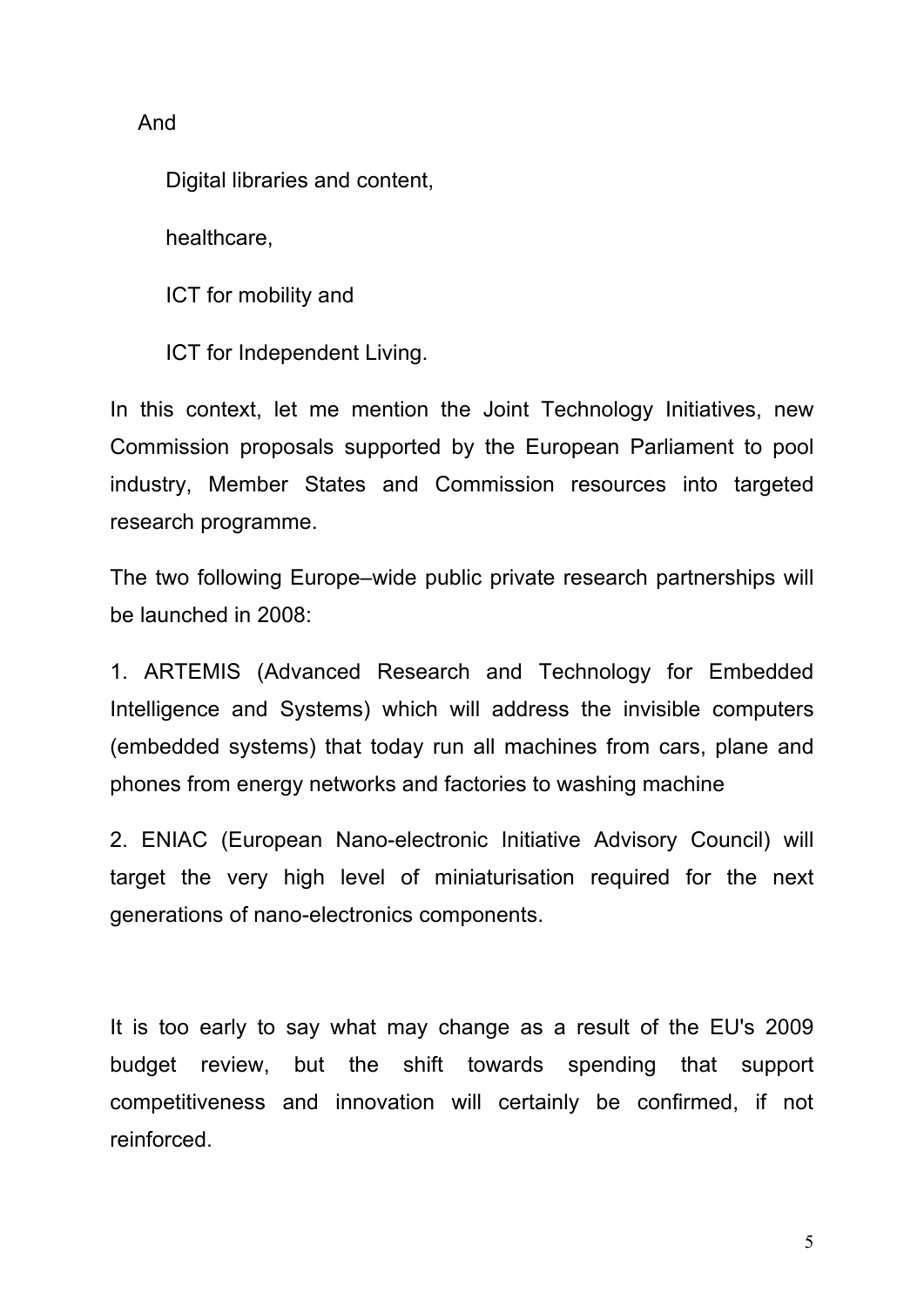Despite a 75% increase in EU-level investment in research by 2013, already agreed, with Member States' R&D expenditures below 2% of GDP, Europe is still far from the budgets allocated by its main competitors.

The private sector is fortunately doing its bit. Recent UK figures show that ICT accounts for nearly one third of all R&D carried out by industry. EU ICT companies invest as intensively in R&D as their US and Asian counterparts but because the EU sector is smaller, the total effort is smaller.

### **Conclusions**

Ladies and gentlemen,

In the last three years there have also been developments not fully anticipated when i2010 was designed. What is increasingly important is the role of users as creators and consumers of content and services. Rapid technological changes are transforming our networks and posing new challenges for policy makers. Finally, many of our efforts at the EU level still stop at national borders. To make sure that i2010 remains a valid policy framework until 2010, a mid-term review of the initiative is currently underway with results expected in March next year

In my speech, I was asked to provide you with an overview of our activities to promote future exchanges and information. As President Barroso has announced this morning, the EC wishes to take forward our cooperation with the Gulf Countries in a large number of areas.

6